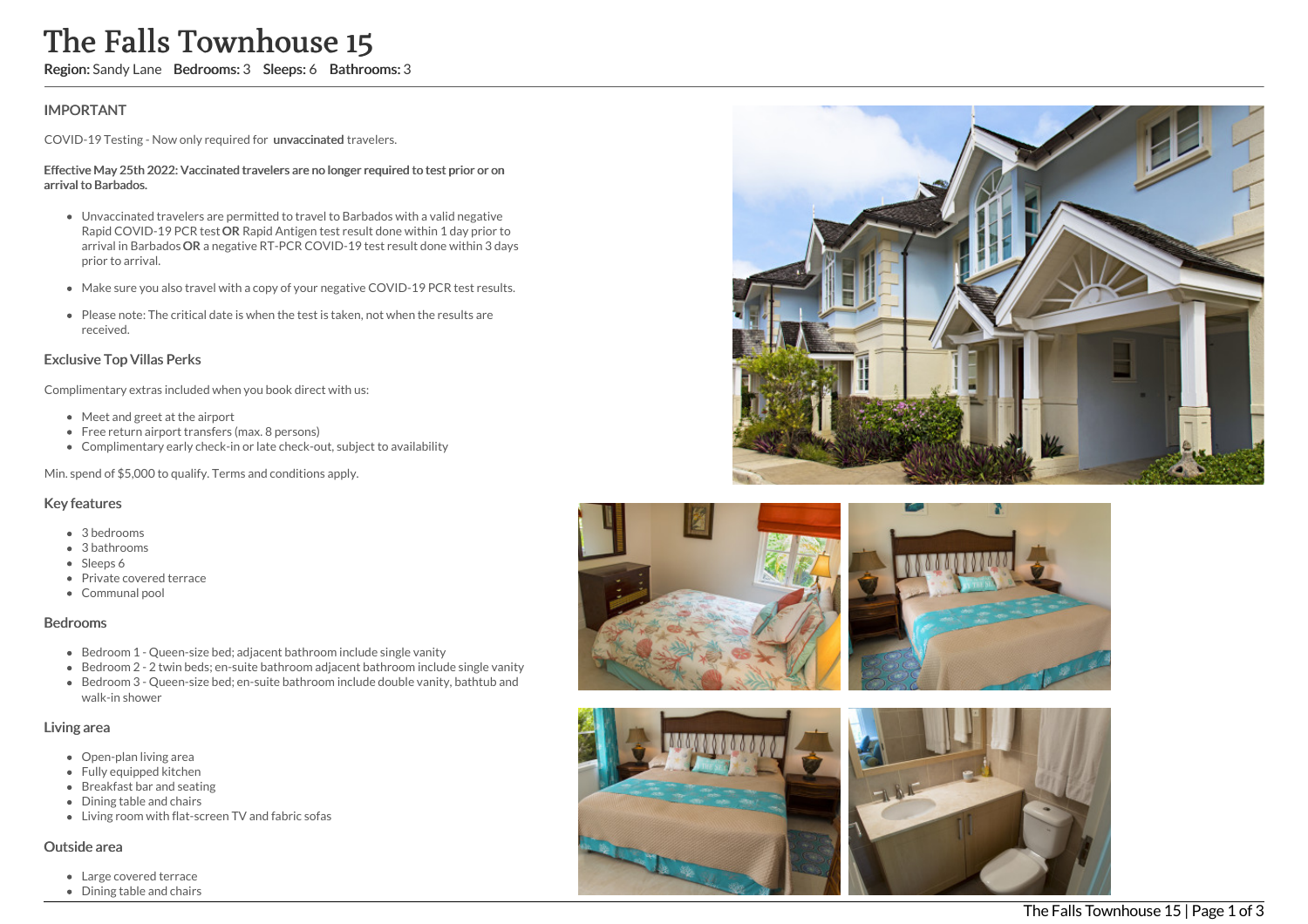## General

- Air conditioning in bedrooms
- Ceiling fans throughout
- Complimentary wifi
- Bedding and towels included

# Staff

- Housekeeper 1 day per week
- Secruity 24 hours

# Resort amenities

- Communal pool
- Clubhouse
- Gym
- $\bullet$  Private beach access